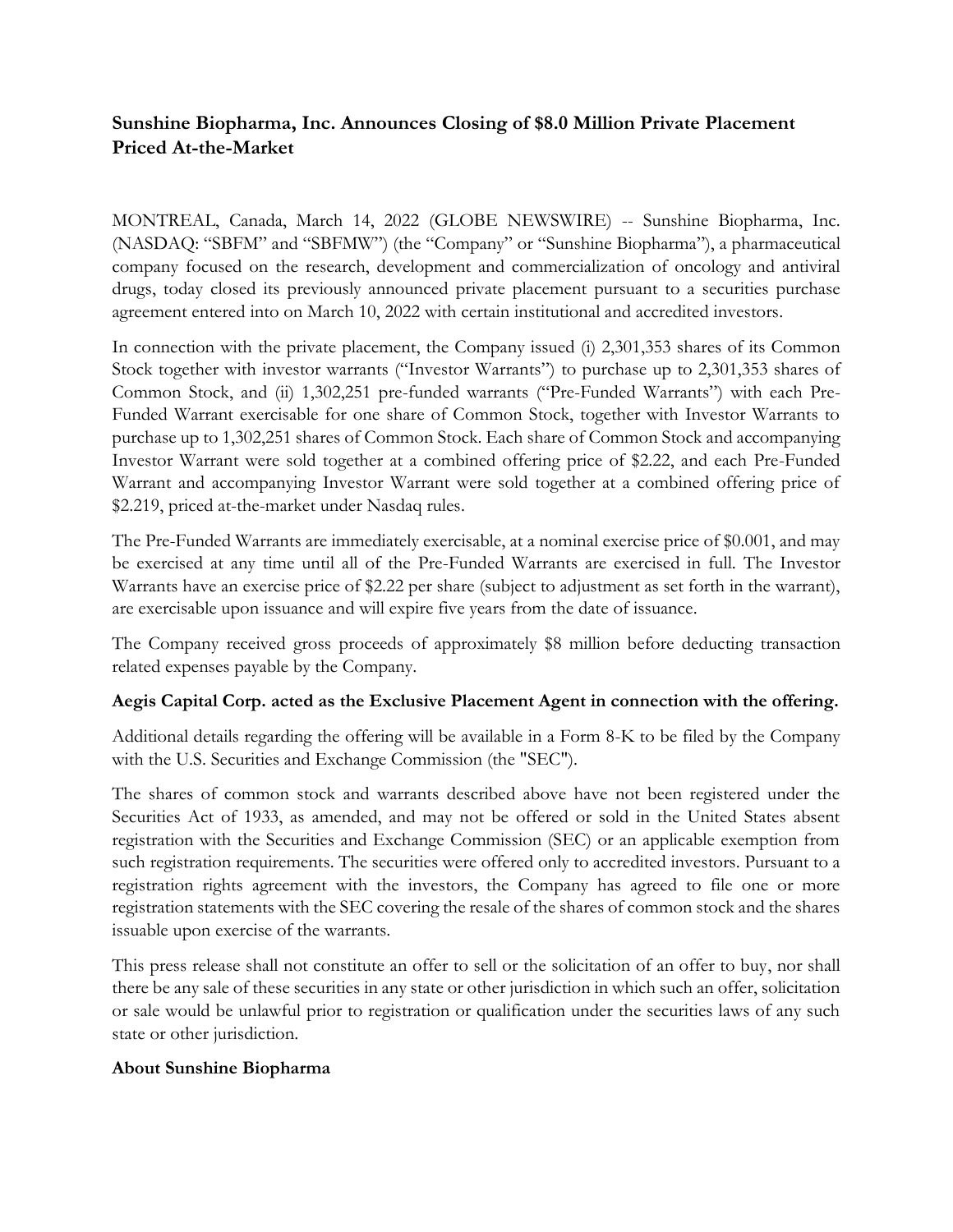Severe Acute Respiratory Syndrome-Coronavirus-2 (SARS-CoV-2) is the causative agent of the ongoing COVID-19 pandemic that has claimed the lives of over 6 million people worldwide since it first appeared in December 2019. Sunshine Biopharma is working on the development of a treatment for COVID-19 and has completed the synthesis of four potential inhibitors of PLpro and subsequently identified a lead compound, SBFM-PL4. The Company is currently advancing the development of SBFM-PL4 in collaboration with the University of Georgia, College of Pharmacy. In addition, the Company recently signed a collaboration with the University of Arizona aimed at assessing the efficacy of three University of Arizona PLpro inhibitors in mice.

In addition, to working on the development of a treatment for COVID-19, Sunshine Biopharma is engaged in the development Adva-27a, a unique anticancer compound. Tests conducted to date have demonstrated the effectiveness of Adva-27a at destroying Multidrug Resistant Cancer Cells, including Pancreatic Cancer cells, Small-Cell Lung Cancer cells, Breast Cancer cells, and Uterine Sarcoma cells. Clinical trials for Pancreatic Cancer indication are planned to be conducted at McGill University's Jewish General Hospital in Montreal, Canada. Sunshine Biopharma is owner of all patents and intellectual property pertaining to Adva-27a.

#### **Cautionary Note Regarding Forward Looking Statements**

This press release and statements of the Company's management made in connection therewith contain "forward-looking statements" (as defined in Section 27A of the Securities Act of 1933, as amended, and Section 21E of the Securities Exchange Act of 1934, as amended) concerning future events. Words such as "may", "could", "expects", "projects," "intends", "plans", "believes", "predicts", "anticipates", "hopes", "estimates" and variations of such words and similar expressions are intended to identify forward-looking statements. These statements involve known and unknown risks and are based upon several assumptions and estimates, which are inherently subject to significant uncertainties and contingencies, many of which are beyond the Company's control. Actual results may differ materially from those expressed or implied by such forward-looking statements. Factors that could cause actual results to differ materially include, but are not limited to, the risk factors described in the Company's filings with the SEC. The Company's SEC filings can be obtained free of charge on the SEC's website at www.sec.gov. Except to the extent required by law, the Company expressly disclaims any obligations or undertaking to release publicly any updates or revisions to any forward-looking statements contained herein to reflect any change in the Company's expectations with respect thereto or any change in events, conditions, or circumstances on which any statement is based.

#### **For Additional Information:**

**Sunshine Biopharma Media Contacts: TraDigital IR** Direct Line: 917-633-8980 [investors@sunshinebiopharma.com](mailto:investors@sunshinebiopharma.com)

**Sunshine Biopharma Inc. Contacts:**